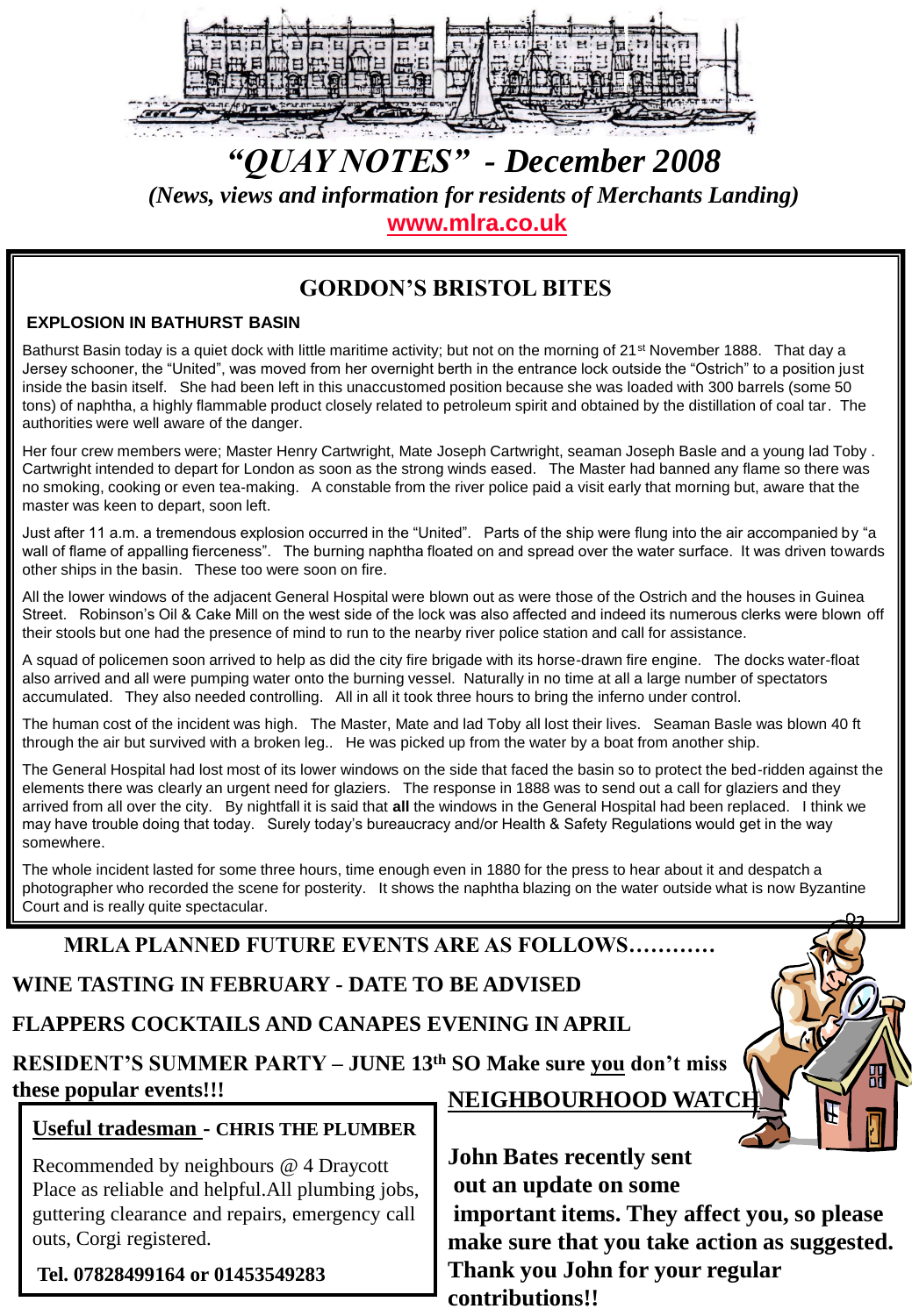| <b>Your Committee Members</b>   |                               |              |                               |                  |  |
|---------------------------------|-------------------------------|--------------|-------------------------------|------------------|--|
| Joi Demery                      | 9 Merchants Quay              | 9213412      | j.demery@btinternet.com       | Chair            |  |
|                                 | Mary Rackham 5 Merchants Quay | 9297562      | rackhams@talktalk.net         | <b>Secretary</b> |  |
| Janetta Mitchinson 3 Trin Mills |                               | 9276209      | nikimitch@aol.com             |                  |  |
| <b>Geri Bowie</b>               | <b>7 Merrick Court</b>        | 9294689      | geri.bowie@handbag.com        |                  |  |
| <b>Shirley Stark</b>            | 8 Wapping Road                | 9293953      | shirleyistark@hotmail.com     | <b>Treasurer</b> |  |
| Jenni Britton                   | 1 Byzantine Court             | 0797 7925450 | jennibritton@blueyonder.co.uk |                  |  |
| David Johnson                   | 16 Bathurst Parade 9297602    |              | johnsonjean@blueyonder.co.uk  |                  |  |
| <b>Alex Connaris</b>            | 17 Challoner Court 3778608    |              | alexiskonnaris@yahoo.co.uk    |                  |  |
| <b>Bob Bishop</b>               | 4 Daubeny Court               | 9268637      |                               |                  |  |

**Review of Local Planning Developments Discussed at Recent RFG Meetings Reported by John Ashford**

**This report covers the period from June 2008 to November 2008 and deals only with matters discussed that have proximity to Merchants Landings**

| Project                              | <b>Planning</b><br>Ref | <b>Progress / Comment</b>                                                                                                                                                                                                                                                                                                                                                                                                                                                                                                                                                                                                                                                                                                                                                   |
|--------------------------------------|------------------------|-----------------------------------------------------------------------------------------------------------------------------------------------------------------------------------------------------------------------------------------------------------------------------------------------------------------------------------------------------------------------------------------------------------------------------------------------------------------------------------------------------------------------------------------------------------------------------------------------------------------------------------------------------------------------------------------------------------------------------------------------------------------------------|
| Redcliffe Wharf                      | 07/05719/F             | The developer, Westmark is considering the comments given by BCC Development Control. RFG has the<br>support of senior officers at BCC regarding their objection to Building 'F' height and adjacent car parking. The<br>present economic downturn might delay any immediate responses from the developer                                                                                                                                                                                                                                                                                                                                                                                                                                                                   |
| Redcliffe Wharf<br>Beach             | None                   | Situation remains the same--------No beach this year and at present No funding allocated within BCC for a<br>beach next year. This matter would benefit from support from MLRA if the association really wishes to see a<br>beach in place next year.                                                                                                                                                                                                                                                                                                                                                                                                                                                                                                                       |
| St Mary Redcliffe &<br>Temple School | 08/03765/F<br>B        | This is an important development in our area. Major refurbishment works and new build (some 8600 sq m)<br>are to start soon at the school site. Funding is being provided through the Government's BSF programme.<br>There will be an impact on school life and pupils whilst the work is underway. It was thought that the 'Barossa<br>Tunnel' could have been used by the school as a temporary exam centre for pupils but agreement could not be<br>reached with the leaseholder. It is probable that a local hotel will offer suitable facilities for examinations.                                                                                                                                                                                                     |
| <b>Bristol General</b><br>Hospital   | Not yet<br>submitted   | This is another very important development in which RFG has a consultative role. The BGH will close when<br>the Bristol Community Hospital opens in South Bristol, scheduled for May 2010. The Trust ,now renamed as<br>University Hospitals Bristol NHS Foundation Trust<br>Will launch the sale of the site in the new year 2009. Planning application will now be the responsibility of the<br>developer. Simon Pugh-Jones will prepare a development brief in consultation with BCC. English Heritage<br>are involved ensuring that the brief retains the various listed buildings on the site.<br>Local consultations are important and MLRA are represented through my membership of RFG. Cabot Cruising<br>Club have been invited to nominate a representative also. |
| Prince Street Bridge                 |                        | The proposals to have a 'trial' semi-closure to vehicles of Prince Street Bridge have received much comment<br>and reporting in the local press of late.<br>RFG are studying the implications of the proposals on the community and will make their views known to BCC<br>and Cycle City (Jon Roy).<br>The whole debate on transport policy is being looked at by RFG including the route of the proposed Rapid<br>Transit system.<br>MLRA should have a view on this matter and if you hold strong personal views, please tell your committee<br>member as soon as possible, or of course, our representative, John Ashford.                                                                                                                                               |

### **RECYCLING FOOD/BROWN BIN**

**LINERS** As you know David Johnson is happy to buy them in bulk and sell them to residents for £5 for a pack of  $50 - a$  fraction of the price charged by ASDA. So contact David on 929 7602 for your supplies! A recommendation. We have used them and they are excellent!

#### **REFLEXOLOGY IN THE COMFORT OF YOUR OWN HOME!!**

**It's relaxing, calming and restorative, and gift vouchers are available, which make great Christmas presents. Contact Jenni at 1, Byzantine Court, or Tel. 07977925450** 

**MERCHANTS LANDING RESIDENT'S ASSOCIATION ARE PLEASED TO REMIND YOU AGAIN !! The MLRA Christmas lunch will take place at the Louisiana on Monday 15th December at 12.30 pm. and cost £17.50 per person. The menu to be a choice as** 

**follows:**STARTERS –choice from Soup, Prawn Cocktail or Melon and Parma Ham MAIN COURSE – Carvery of Turkey, Pork or Beef plus seasonal vegetables DESERTS – Black Forest Gateaux, Tiramisu or Mince Pies AND FUN!!!

**DEPOSIT OF £5 PER PERSON TO ALEX @ 17 CHALLONER COURT PLEASE ASAP!! So Sorry if Monday is not suitable -no other dates were available.** 

### **Quay Notes**

**Next edition will be out on 1st March 2009. Contributions to Mary and Anthony @ 5 Merchants Quay or preferably to [rackhams@talktalk.net](mailto:rackhams@talktalk.net)**